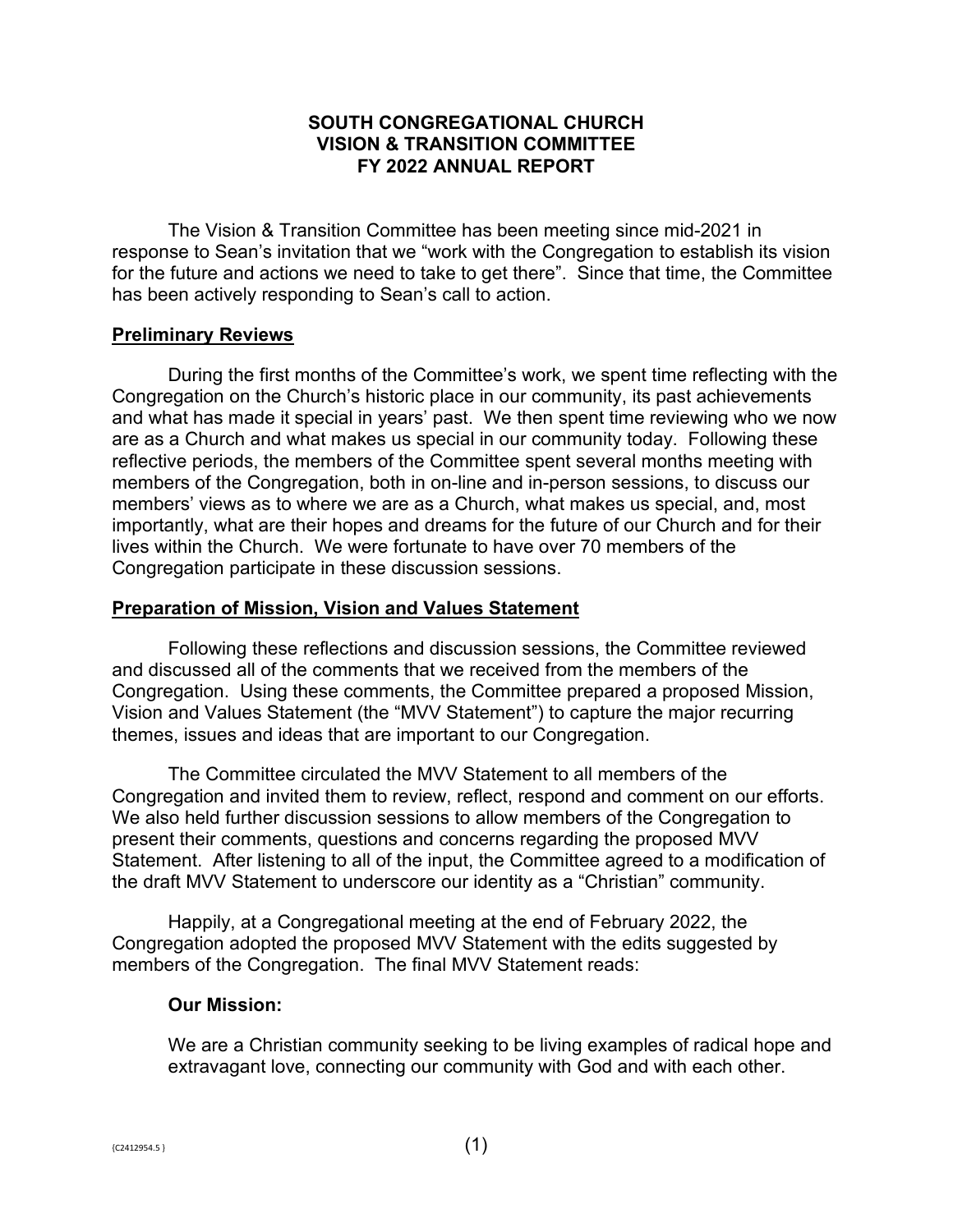# **Our Vision:**

We will create opportunities for spiritual growth, build a welcoming community of diverse relationships, serve our neighbors, and work for a just world.

#### **Our Values:**

We value:

- Active involvement in our greater community;
- The need to spark spiritual growth and creativity;
- Being welcoming and open to all people;
- Nurturing each person's faith journey;
- Advancing social justice issues;
- Intergenerational worship and activities; and
- Faithful stewardship of our resources in support of our Mission and Vision.

# **Future Planning**

Once the Congregation adopted the new MVV Statement, the Committee turned to the task of considering recommendations to the Congregation as to the implementation of the MVV Statement. We observed that there is an energy and desire in the Congregation to become more active. The new Racial Justice group is a recent example of how interested members are pursuing new missions. We have also heard a recurring message that our members have a strong desire for opportunities to explore their spiritual growth.

To help determine how the Church might capture this energy and focus it on realizing the goals of our MVV Statement, the Committee asked all Church Boards and Committees to reflect on the MVV Statement and report to the Committee regarding actions they would undertake and the resources and support that they would need to live into the new MVV Statement. We received many exciting and detailed responses from Boards and Committees. These responses helped us to identify key areas where leadership and resources will be required in the future to achieve our goals and objectives.

In coming years, these responses should serve as a focus or guide for the new missions and ministries that the Congregation will undertake.

# **Challenges Identified**

While the Committee was exploring how our Congregation might realize the goals in our new MVV Statement and the leadership that we would need to do so, we also discovered certain other information that is directly relevant to our future plans. Among other things, for many years we have not been growing as a Congregation, Sunday worship attendance has fallen significantly, and Church School enrollment has dropped. In addition, based on information provided by the New Hampshire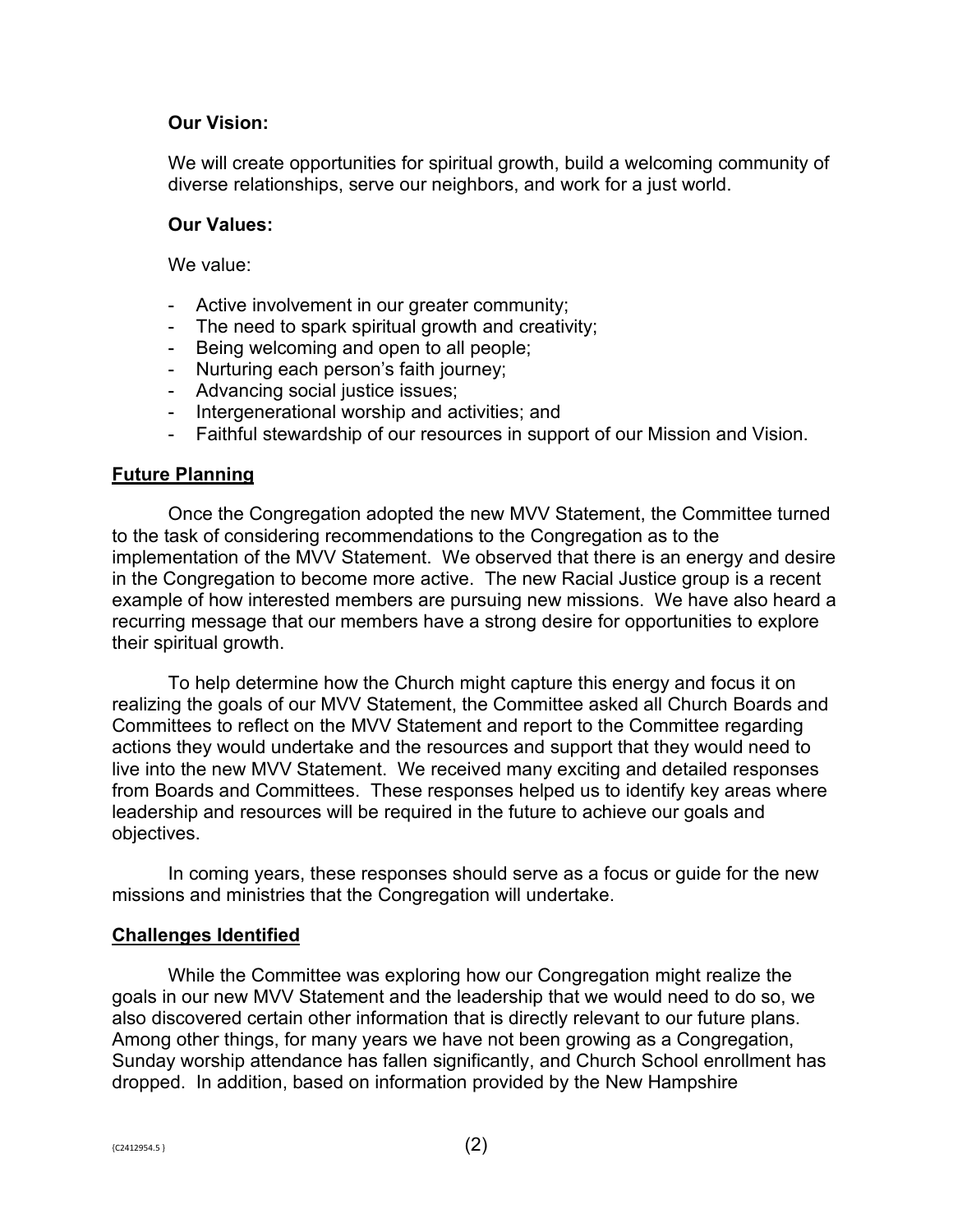Conference, we discovered that our average annual giving per member is significantly below that of other NH churches of similar size.

We also discussed potential funding needs for the new initiatives to be undertaken under our new MVV Statement, and acknowledged the annual problem we have had with adopting a balanced budget. In reviewing our budget information and available literature on Church finances (available upon request), we also discovered that we spend significantly more on personnel expenses than is recommended by budget guidelines applicable to Church communities. While we do not compensate our clergy at a level consistent with New Hampshire Conference Guidelines, and our only full-time staff consist of two clergy and our Office Administrator, we spend over 70% of our annual income on personnel costs, when the recommended benchmarks indicate that such costs should not exceed 50%. Because our annual giving does not equal our personnel costs, we also realized that our earnings from our invested funds and from our investment property at 6 South State Street and other gifts provide all of the funds that are needed to pay our non-personnel expenses.

# **Jed**

Throughout the Committee's work, Jed encouraged us to freely discuss his ongoing health issues and how they may impact the Mission, Vision, and Values process. His recent announcement of his intention to retire as of the end of fiscal year 2024 has provided some clarity with respect to future planning for Church staffing needs, and we thank Jed for that.

# **Recommendations**

The Committee recently met to discuss the recommendations that it wished to make to the Church relative to next steps in the implementation of the MVV Statement and future planning for the Church. Based on all of the input that the Committee received, the Committee offers the following recommendations:

1. The Church should immediately begin a search process for a new Senior Minister to replace Jed when he retires. Since these search processes usually take 18 to 24 months, it is likely that we will not have identified a new Senior Minister until close to the time that Jed will be retiring. This Committee has identified the following list of areas of primary interest to our members under the MVV Statement, and recommends that the Search Committee seek new leadership with strong talents in each of them:

Children and Youth Worship Spiritual Growth/Faith Formation Community Outreach/Involvement Pastoral Care Evangelism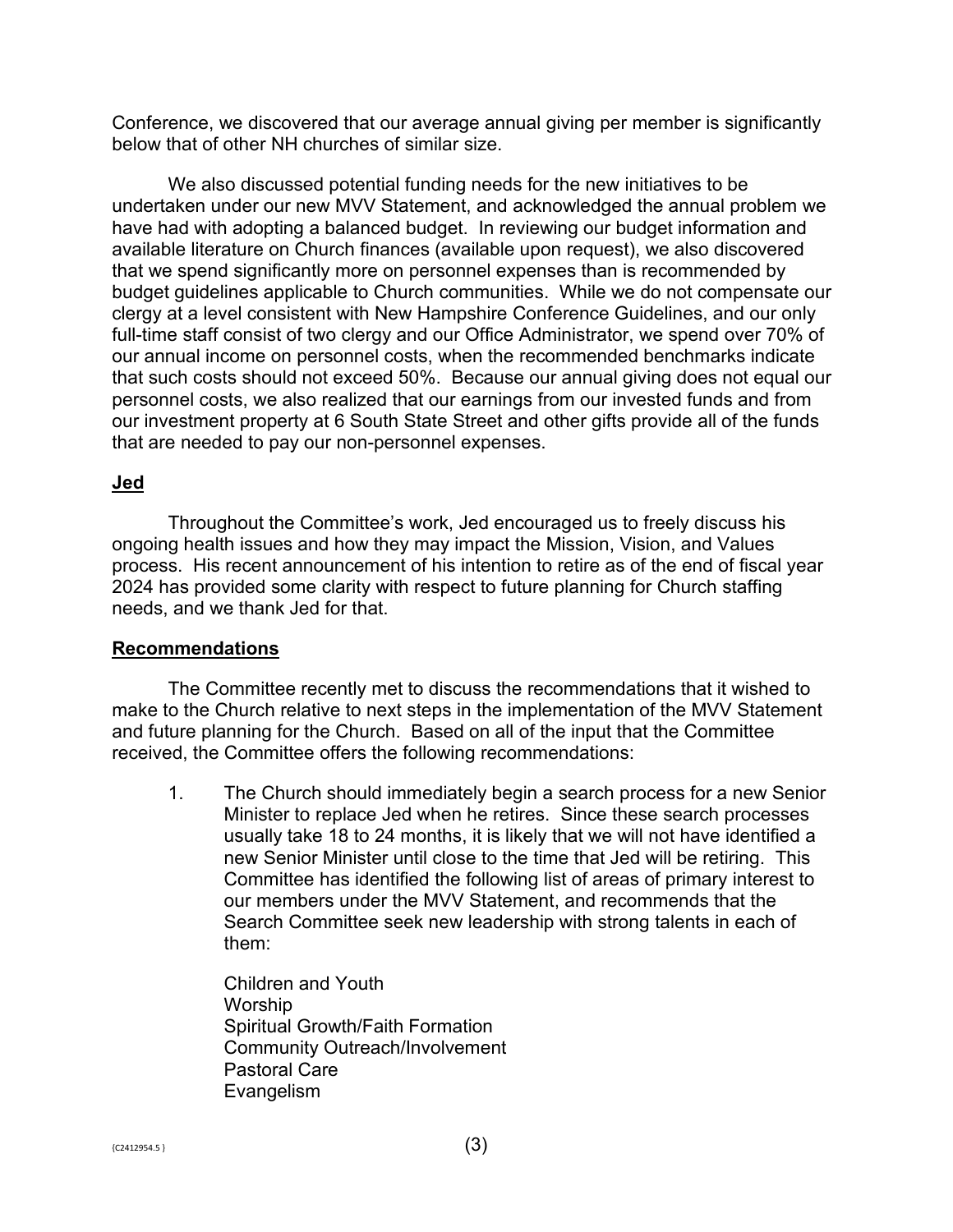Social Justice Intergenerational Activities **Operations** Advocacy/Social Justice **Stewardship** Building Community Church Community **Diversity** 

- 2. To provide support for Jed and the Congregation in the near term, we recommend that Sean's employment by the Church as Interim Minister be extended to January 2023.
- 3. Following the end of Sean's time with us, the Committee recommends that the Church enter into a part-time contract with an Interim Bridge Minister to handle specific tasks or projects that the Church identifies as needing particular support.
- 4. The use of a part-time Interim Bridge Minister will help us to begin to reduce personnel expenses during fiscal year 2023. The Committee also recommends that the Church adopt a goal of reducing our personnel expenses to no more than 50% of our annual income during the following 3 years on a phased-in basis. We leave to the Church Council and future leaders of the Church to determine how these goals will be reached. We also do not envision that these percentage reductions must necessarily come at the expense of existing staff positions. Should annual giving be increased substantially through increased giving by our existing members or growth in membership, the need for reductions would be lessened.
- 5. Once a new Senior Minister is hired, we expect that he/she/they will work with the Congregation and Church leaders to develop an appropriate staffing model for the Church that is consistent with our financial abilities and the level of Congregation support.

Throughout the Committee's work, we have been deeply blessed by the active participation and involvement of Church leadership and the members of the Congregation. At every step of the process, our goal has been to understand what we are all called to do and to be as God's representatives here on earth. We thank everyone for their support and welcome comments, questions and input regarding our recommendations.

Submitted by

# **Vision and Transition Committee**

Rev. Sean Dunker-Bendigo Peter Imse